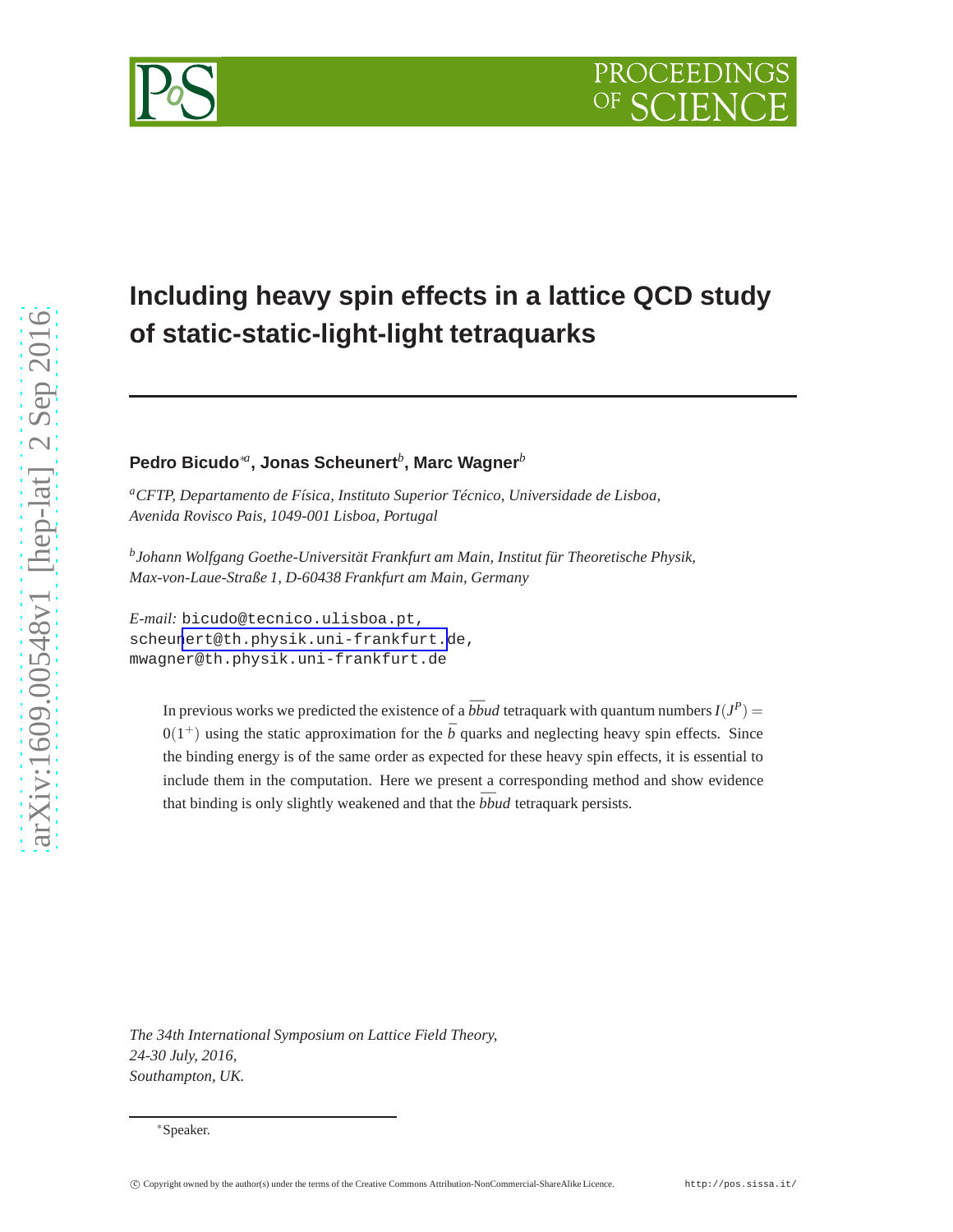# <span id="page-1-0"></span>**1. Motivation**

Possibly existing heavy-heavy-light-light tetraquarks are currently a "hot topic" both experimentally and theoretically, in particular since the observation of the electrically charged  $Z_b$  states by the BELLE collaboration in 2011 [\[1\]](#page-6-0).

In previous papers we predicted the existence of a  $\bar{b} \bar{b} u d$  tetraquark with quantum numbers  $I(J^P) = 0(1^+)$  (*I*: isospin; *J*: total angular momentum; *P*: parity) using the static approximation for the  $\bar{b}$  quarks and neglecting heavy spin effects [[2](#page-6-0), [3, 4](#page-6-0)]. Since the obtained binding energy  $\Delta E =$  $90^{+43}_{-36}$  MeV is of the same order as expected for heavy spin effects  $(\mathcal{O}(m_{B^*} - m_B) = \mathcal{O}(46 \text{MeV}))$ , it is essential to include heavy spin effects in the computation. In section 2 we summarize our previous work and in section [3](#page-3-0) we propose a method to take heavy spin effects into account. We also show strong evidence that the  $b\bar{b}u$  tetraquark persists with only a slightly reduced binding energy  $\Delta E = 59^{+30}_{-38}$  MeV. Parts of this work have been published in [\[5\]](#page-6-0).

Related papers studying also  $b\bar{b}ud$  4-quark systems are [[6](#page-6-0), [7](#page-6-0), [8, 9](#page-6-0), [10, 11, 12](#page-6-0), [13](#page-6-0), [14, 15, 16](#page-6-0), [17](#page-6-0)] (static  $\bar{b}$  quarks) and [\[18](#page-6-0), [19\]](#page-6-0) (NRQCD treatment of  $\bar{b}$  quarks).

# $2.$   $\bar{b}$ *bud* tetraquarks, heavy spin effects neglected

The basic idea of our approach is to investigate the existence of heavy tetraquarks with quark content  $b\bar{b}ud$  in two steps (cf. also Figure 1):

- (1) Compute potentials of two static antiquarks  $\overline{b}\overline{b}$  in the presence of two light quarks *ud* using lattice QCD.
- (2) Check, whether these potentials are sufficiently attractive to host a bound state by solving a corresponding Schrödinger equation. A bound state would indicate a stable *bbud* tetraquark.

This so-called Born-Oppenheimer approximation [\[20\]](#page-6-0) is appropriate, if  $m_{u,d} \ll m_b$ , which is clearly the case for physical quark masses.



**Figure 1:** the Born-Oppenheimer approximation for  $\bar{b} \bar{b} \bar{u} d$  4-quark systems.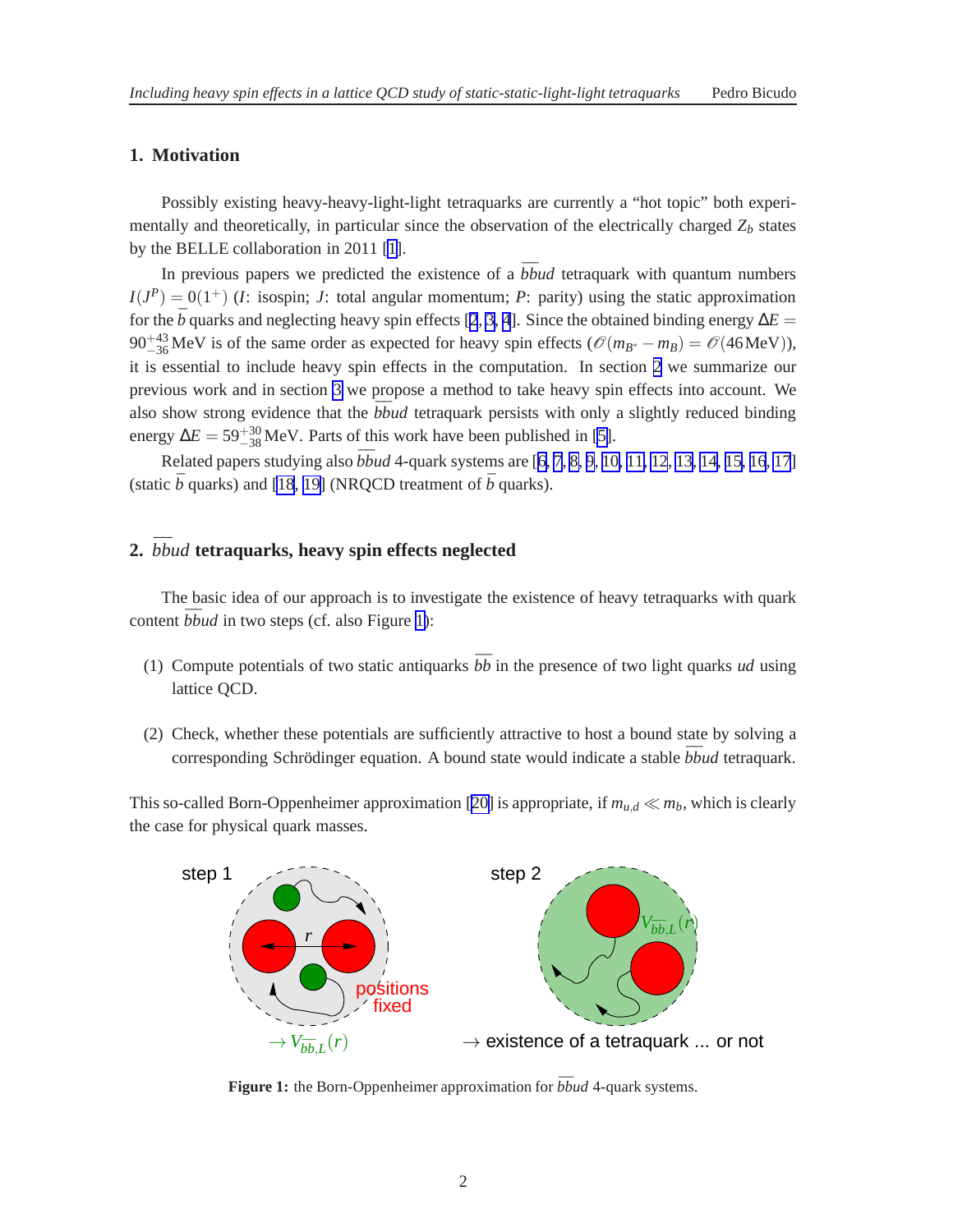### <span id="page-2-0"></span>**2.1 Born-Oppenheimer approximation, step (1)**

Step (1), the lattice QCD computation of  $\bar{b}\bar{b}$  potentials  $V_{\bar{b}\bar{b},L}(r)$ , is explained in detail in [\[4](#page-6-0)]. It is based on several gauge link ensembles generated by the European Twisted Mass Collaboration (ETMC) with 2 dynamical quark flavors (cf. e.g. [[21](#page-6-0), [22\]](#page-6-0)) with light *u*/*d* quark mass extrapolations to the physical value.

We use  $\bar{b}$ *bud* creation operators

$$
\mathscr{O}_{L,S}(\vec{r}_1, \vec{r}_2) = (\mathscr{C}L)_{AB}(\mathscr{C}S)_{CD} \Big( \bar{Q}_C(\vec{r}_1) q_A^{(1)}(\vec{r}_1) \Big) \Big( \bar{Q}_D(\vec{r}_2) q_B^{(2)}(\vec{r}_2) \Big) , \quad r = |\vec{r}_1 - \vec{r}_2|,
$$
\n(2.1)

where  $\overline{Q}$  denotes a static antiquark representing a  $\overline{b}$  quark. There are quite a number of different channels characterized by

- isospin,  $q^{(1)}q^{(2)} \in \{(ud du)/\sqrt{2}, uu, (ud + du)/\sqrt{2}, dd\},\}$
- light quark spin and parity,  $L$  (a  $4 \times 4$  matrix acting in spin space),
- static quark spin and parity (a  $4 \times 4$  matrix acting in spin space; irrelevant for  $V_{\bar{b}\bar{b},L}(r)$ , because static spins are not part of the QCD Hamiltonian).

Some of these channels are attractive, others are repulsive, some correspond for large *bb* separations to pairs of ground state mesons, others correspond to excited mesons (cf. Figure 4 and Figure 5 in [[4](#page-6-0)]). As usual in lattice QCD hadron spectroscopy, we compute temporal correlation functions of these creation operators and determine  $V_{\bar{b}\bar{b},L}(r)$  for each channel from the exponential decay of its correlation function.

There are two attractive channels corresponding to pairs of ground state mesons, i.e. *B* and/or  $B^*$  (*B* and  $B^*$  are degenerate in the static limit):

- $I = 0$ ,  $j = 0$  (light spin coupling  $L = (1 + \gamma_0)\gamma_5$ ), more attractive;
- $I = 1$ ,  $j = 1$  (light spin coupling  $L = (1 + \gamma_0)\gamma_j$ ), less attractive

(*j* denotes the light quark spin). The lattice QCD results can be parameterized by continuous functions using the phenomenologically motivated fitting ansatz

$$
V_{\bar{b}\bar{b},L}(r) = -\frac{\alpha}{r} \exp\left(-\left(\frac{r}{d}\right)^p\right) \tag{2.2}
$$

with fitting parameters  $\alpha$ , *d* and *p* (one-gluon-exchange at short separations, exponential screening at large separations; cf. section II.B. in [\[2\]](#page-6-0) for a detailed discussion).

#### **2.2 Born-Oppenheimer approximation, step (2)**

In step (2) we solve the Schrödinger equation for the relative coordinate  $\vec{r}$  of the two  $\vec{b}$  quarks,

$$
\left(-\frac{1}{2\mu}\triangle + V_{\bar{b}\bar{b},L}(r)\right)\psi(\vec{r}) = E\Psi(\vec{r}) \quad , \quad \mu = m_b/2, \tag{2.3}
$$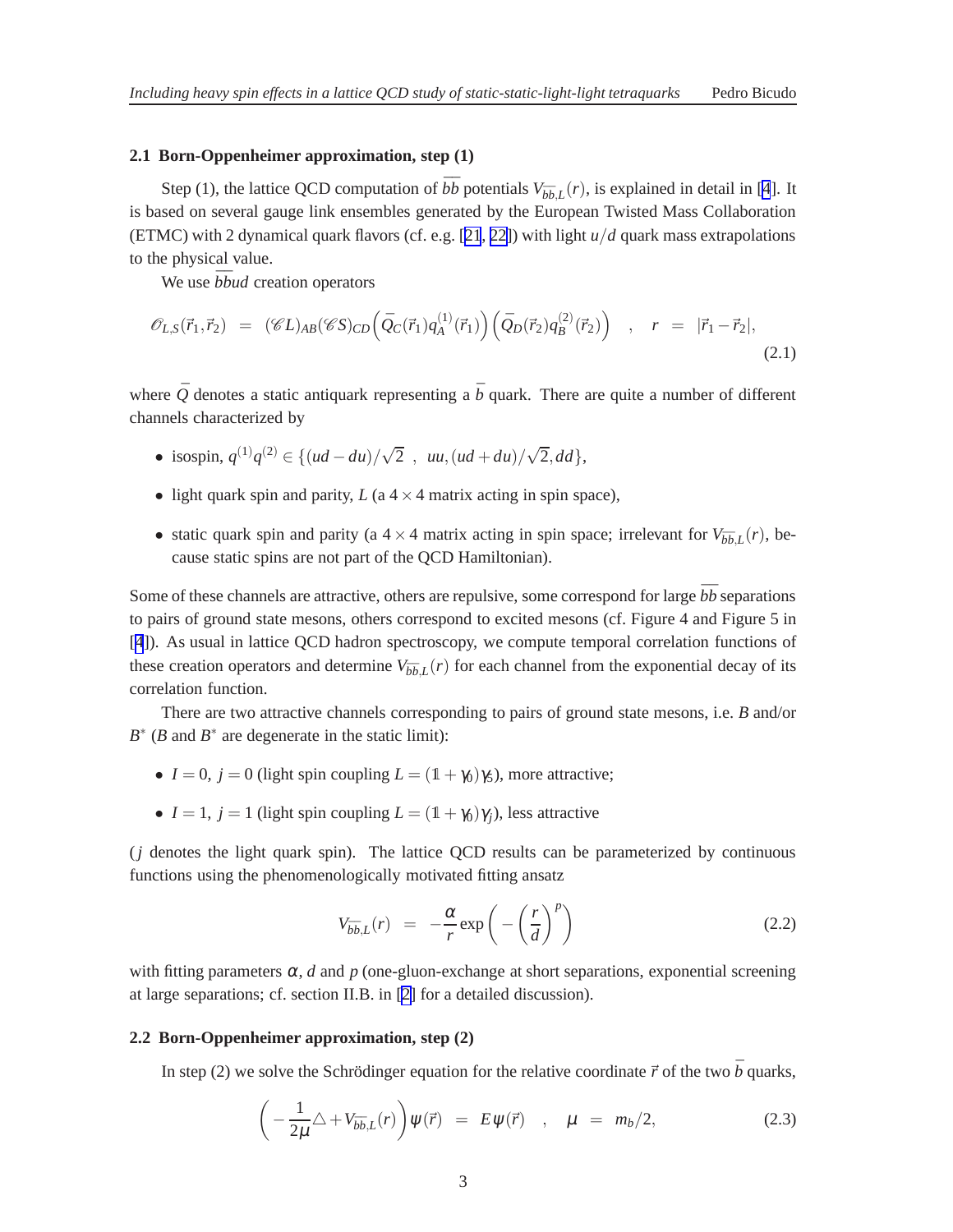<span id="page-3-0"></span>where  $V_{\bar{b}\bar{b},L}(r)$  is one of the two potentials ([2.2](#page-2-0)) obtained in step (1) and  $m_b = 4977$  (from the quark model [[23](#page-6-0)]). Each possibly existing bound state, i.e. each eigenvalue  $E < 0$ , would indicate a stable *bbud* tetraquark.

We find only one bound state for one specific potential  $V_{\bar{b}\bar{b},L}(r)$ , the more attractive potential corresponding to *I* = 0,  $j_z$  = 0. The binding energy is  $\Delta E = -E = 90^{+43}_{-36}$  MeV, i.e. the confidence level for the existence of the  $\bar{b} \bar{b} u d$  tetraquark is around  $2 \sigma$ . Its quantum numbers are  $I(J^P) = 0(1^+)$ as outlined in the following:

- $\cdot \bar{b}\bar{b}$  is flavor symmetric, it must be in a color triplet, i.e. antisymmetric (otherwise one gluon exchange would not lead to attraction)
	- $\rightarrow$  due to the Pauli principle the heavy spin must be symmetric, i.e.  $j_b = 1$ .
- *ud* with  $I = 0$  is flavor antisymmetric, it must be in a color triplet, i.e. antisymmetric (otherwise the 4-quark system would not be in a color singlet)

 $\rightarrow$  due to Pauli principle the light spin must be antisymmetric, i.e.  $j = 0$ .

- $j_b = 1$ ,  $j = 0$  and angular momentum  $l = 0$  (the bound state corresponds to an *s* wave) lead to total angular momentum  $J = 1$ .
- Ground state mesons *B* and  $B^*$  both have  $P = -$ , the *s* wave has  $P = +$ . Therefore, the 4-quark system has  $P = +$ .

## **3.**  $\bar{b}$ *bud* tetraquarks, heavy spin effects taken into account

To take heavy spin effects into account, we first interpret static-static-light-light creation operators and the corresponding potentials  $V_L(r)$ ,  $r = |\vec{r}_1 - \vec{r}_2|$  in terms of two heavy-light mesons using

$$
\mathcal{O}_{L,S}(\vec{r}_1, \vec{r}_2) = (\mathcal{C}L)_{AB}(\mathcal{C}S)_{CD} \Big( \bar{Q}_C(\vec{r}_1) q_A^{(1)}(\vec{r}_1) \Big) \Big( \bar{Q}_D(\vec{r}_2) q_B^{(2)}(\vec{r}_2) \Big) =
$$
\n
$$
= \mathbb{G}(S, L)_{ab} \Big( \bar{Q}(\vec{r}_1) \Gamma^a q^{(1)}(\vec{r}_1) \Big) \Big( \bar{Q}(\vec{r}_2) \Gamma^b q^{(2)}(\vec{r}_2) \Big), \tag{3.1}
$$

where  $G(S, L)_{ab}$  are coefficients, which can be computed using the Fierz identity. Since we use static quarks  $\overline{Q}$  (with only two non-vanishing spinor components), there are 8 possibilties both for  $Γ<sup>a</sup>$  and  $Γ<sup>b</sup>$ . The relation to quantum numbers and heavy-light mesons is the following:

- $\Gamma^{a,b} = (1+\gamma_0)\gamma_5 \rightarrow J^P = 0^-$  (the pseudoscalar *B* meson).
- $\Gamma^{a,b} = (1+\gamma_0)\gamma_j$  *(j* = 1,2,3) →  $J^P = 1^-$  (the vector  $B^*$  meson).
- $\Gamma^{a,b} = (1 + \gamma_0)1 \rightarrow J^P = 0^+$  (the scalar  $B_0^*$  meson).
- $\Gamma^{a,b} = (1+\gamma_0)\gamma_j\gamma_5$  (*j* = 1,2,3)  $\rightarrow$   $J^P = 1^+$  (the pseudovector  $B_1^*$  meson).

In this work we focus on  $B$  and  $B^*$  mesons (the two lightest heavy-light mesons), which are degenerate in the static limit and have similar mass in nature ( $m_{B^*}$  −  $m_B \approx 45$  MeV). One can show that there are 16 posibilities of light and static spin couplings,

$$
L, S \in \{ (\mathbb{1} + \gamma_0) \gamma_5, (\mathbb{1} + \gamma_0) \gamma_j \},\tag{3.2}
$$

which generate exclusively *B* and/or  $B^*$  mesons. The corresponding potentials depend only on  $L$ ,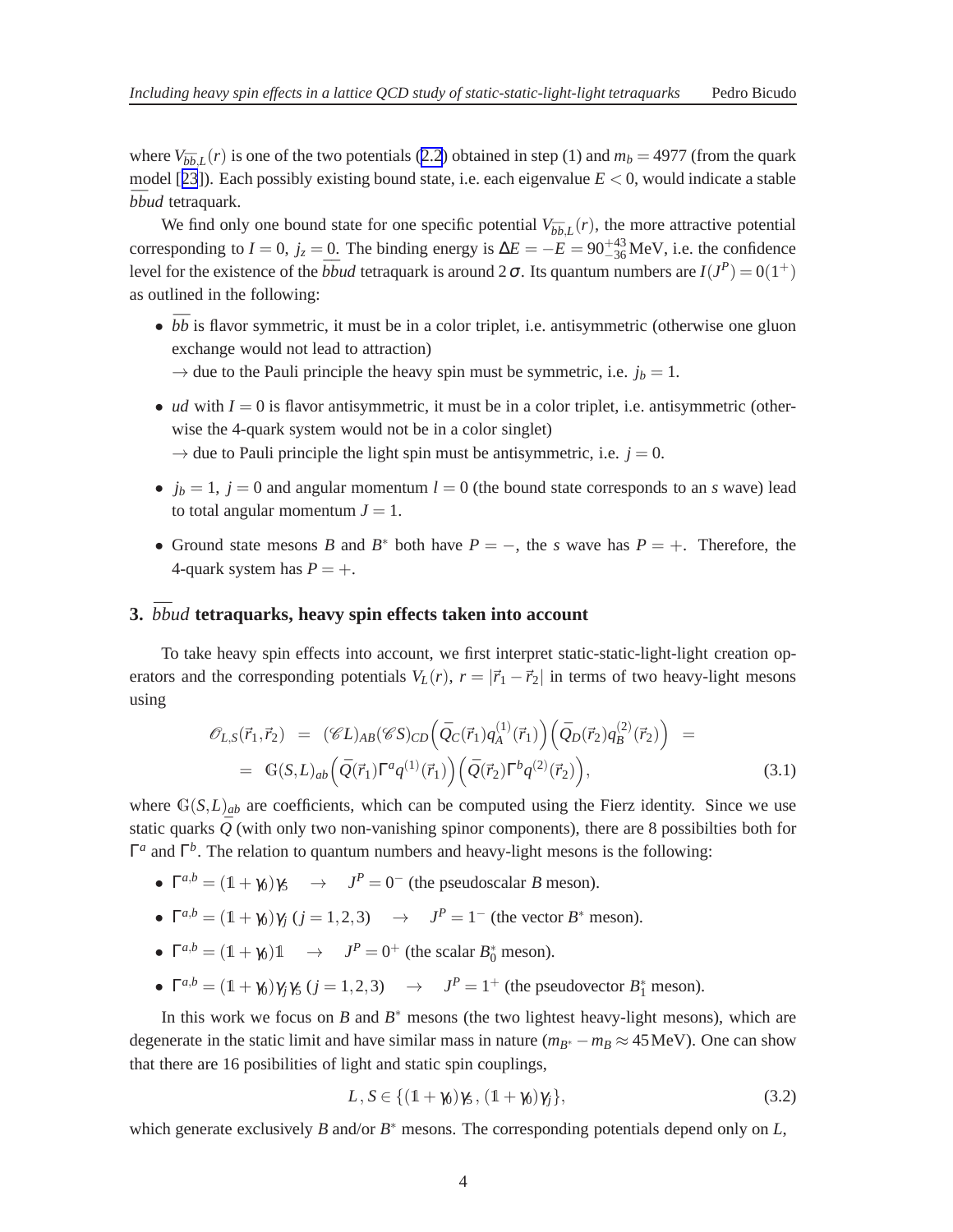- $\bullet$  *V*<sub>5</sub>(*r*)  $\equiv$  *V*<sub> $\bar{b}\bar{b}$ ,(1+γ<sub>0</sub>)γ<sub>5</sub>, *i*.e. *L* = (1+γ<sub>0</sub>)γ<sub>5</sub>,</sub> is attractive for isospin  $I = 0$ , repulsive for isospin  $I = 1$ ,
- $\bullet$  *V*<sub>*j*</sub>(*r*)  $\equiv$  *V*<sub>*b*</sub><sub>*b*</sub><sub>,(1+γ<sub>0</sub>)γ<sub>*j*</sub></sub>(*r*), i.e. *L* = (1+γ<sub>0</sub>)γ<sub>*j*</sub>, is repulsive for isospin  $I = 0$ , attractive for isospin  $I = 1$ .

Neither for  $V_5(r)$  nor for  $V_i(r)$  it is possible to choose *S* such that it corresponds exclusively to a *B* meson pair. One always finds linear combinations of *B* and *B*<sup>\*</sup> mesons, e.g. for  $L = S = (1 + \gamma_0)\gamma_5$ 

$$
B(\vec{r}_1)B(\vec{r}_2) + B_x^*(\vec{r}_1)B_x^*(\vec{r}_2) + B_y^*(\vec{r}_1)B_y^*(\vec{r}_2) + B_z^*(\vec{r}_1)B_z^*(\vec{r}_2)
$$
\n(3.3)

(the indices *x*, *y*, *z* denote the spin orientation of the *B*<sup>\*</sup> meson). Vice versa, a  $B(\vec{r}_1)B(\vec{r}_2)$  pair does not have defined light quark spin and hence corresponds to a mixture of both  $V_5(r)$  or  $V_i(r)$ , i.e. a mixture of an attractive and a repulsive potential.

To study this interplay between the mass difference of *B* and *B*<sup>∗</sup> on the one hand and the attractive and repulsive potentials  $V_5(r)$  and  $V_i(r)$  on the other hand, we consider a coupled channel Schrödinger equation for the two  $\bar{b}$  quarks,

$$
H\Psi(\vec{r}_1, \vec{r}_2) = (H_0 + H_{int})\Psi(\vec{r}_1, \vec{r}_2) = E\Psi(\vec{r}_1, \vec{r}_2)
$$
 (3.4)

with a 16-component wave function  $\Psi \equiv (B(\vec{r}_1)B(\vec{r}_2), B(\vec{r}_1)B^*_x(\vec{r}_2), \dots, B^*_z(\vec{r}_1)B^*_z(\vec{r}_2)).$  The free part of the Hamiltonian is

$$
H_0 = \frac{\vec{p}_1^2}{2m_b} \mathbb{1}_{16 \times 16} + \frac{\vec{p}_2^2}{2m_b} \mathbb{1}_{16 \times 16} + M \otimes \mathbb{1}_{4 \times 4} + \mathbb{1}_{4 \times 4} \otimes M \tag{3.5}
$$

with  $M = \text{diag}(m_B, m_{B^*}, m_{B^*}, m_{B^*}), m_b = 4977$  (from the quark model [\[23](#page-6-0)]) and  $m_B = 5280 \text{ MeV},$  $m_{B^*} = 5325 \text{ MeV}$  from the PDG [[24](#page-6-0)]. The interacting part of the Hamiltonian is

$$
H_{\text{int}} = T^{-1}V(r)T \quad , \quad V(r) = \text{diag}\Big(\underbrace{V_5(r), \dots, V_5(r)}_{4 \times}, \underbrace{V_j(r), \dots, V_j(r)}_{12 \times} \Big), \tag{3.6}
$$

where *T* is the transformation between the 16 components of  $\Psi$  and the 16 static-static-light-light channels defined by *S* and *L* (*T* is equivalent to the coefficients  $G(S, L)_{ab}$  in eq. [\(3.1\)](#page-3-0)).

Due to rotational symmetry the coupled channel Schrödinger equation (3.4) can be transformed to block diagonal structure, i.e. the  $16 \times 16$  problem separates into

- a  $2 \times 2$  problem (corresponding to  $J = 0$ ),
- a  $2 \times 2$  and a  $1 \times 1$  problem (corresponding to  $J = 1$ ;  $3 \times$  degenerate),
- a  $1 \times 1$  problem (corresponding to  $J = 2$ ;  $5 \times$  degenerate).

Since heavy spin effects will weaken the binding of the  $\bar{b} \bar{b} u d$  system, it is sufficient to study  $I(J^P)$  =  $0(1^+)$ , the only channel, for which a  $\bar{b} \bar{b} u d$  tetraquark has been predicted without taking heavy spin effects into account (cf. section [2](#page-1-0)). Since the corresponding  $1 \times 1$  problem contains only the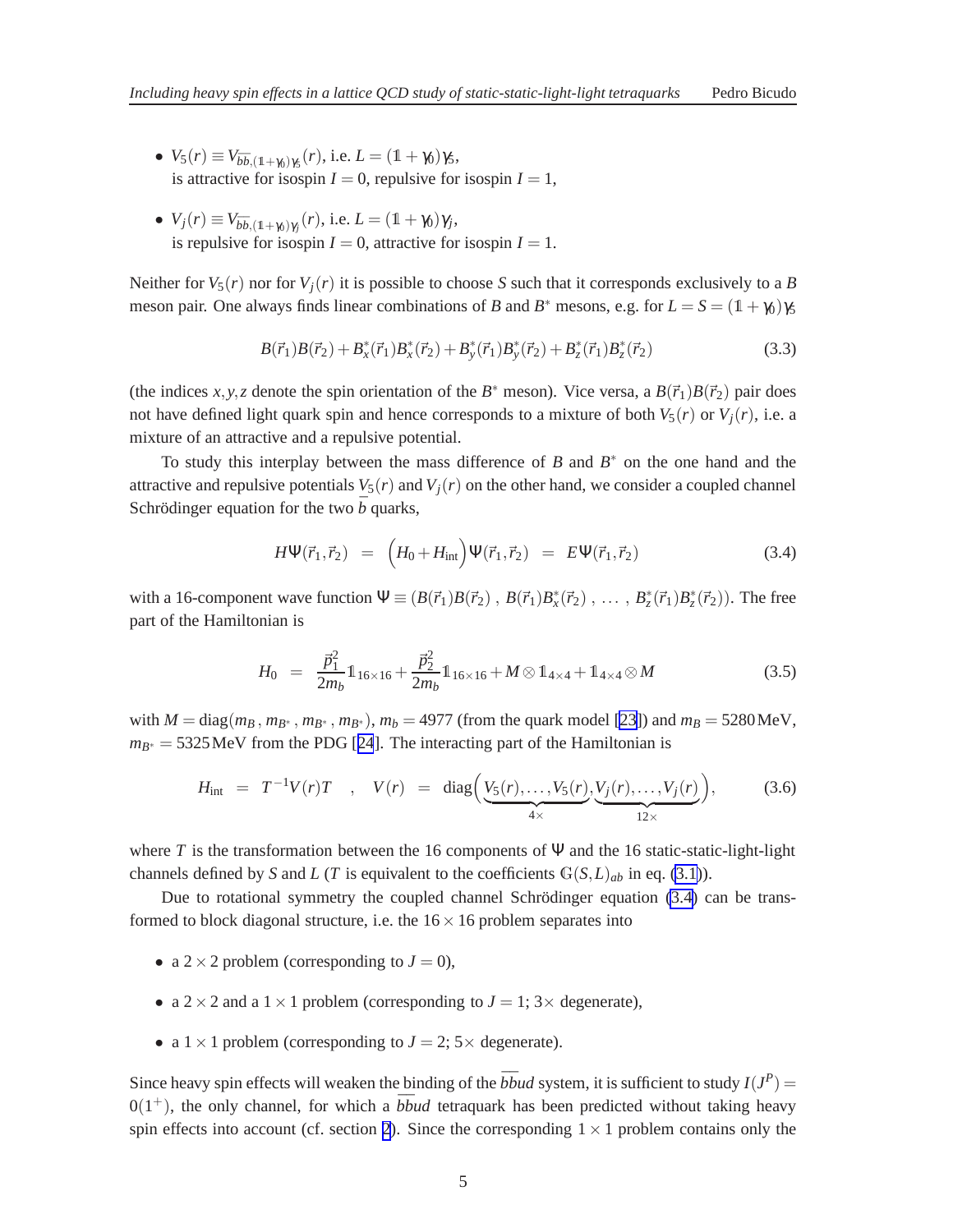repulsive potential  $V_i(r)$ , it will not have a bound state and can be excluded. The  $2 \times 2$  problem, however, contains both the attractive potential  $V_5(r)$  and the repulsive potential  $V_i(r)$ ,

$$
H_{\text{int},J=1,2\times 2} = \frac{1}{2} \begin{pmatrix} V_5(r) + V_j(r) & V_j(r) - V_5(r) \\ V_j(r) - V_5(r) & V_5(r) + V_j(r) \end{pmatrix},
$$
\n(3.7)

where the first component of the corresponding wave function Ψ corresponds to *BB*∗ and the second component to  $B^*B^*$ .

This  $2 \times 2$  coupled channel Schrödinger equation can be solved numerically using a standard Runge-Kutta shooting method. We find that the  $b\bar{b}u$  tetraquark predicted in section [2](#page-1-0) persists with a slightly reduced binding energy  $\Delta E = m_B + m_B^* - E = 59^{+30}_{-38} \text{MeV}$  (without taking heavy spin effects into account  $\Delta E = 90^{+43}_{-36}$  MeV). Consequently the mass of the  $b\bar{b}ud$  tetraquark is  $m = m_B + m_B^* - \Delta E = (5280 + 5325 - 59^{+38}_{-30}) \text{ MeV} = 10546^{+38}_{-30} \text{ MeV}$ . Regarding the structure of the  $b\bar{b}ud$  tetraquark we obtain the following results:

- The wave function  $\Psi$  is a roughly 50%/50% mixture of  $BB^*$  and  $B^*B^*$ , i.e. the additional energy from the larger mass of the second  $B^*$  meson is more than compensated by the attractive potential  $V_5(r)$  (cf. Figure 2 (left)).
- The average separation of the two  $\bar{b}$  quarks is around 0.25 fm (cf. Figure 2 (right)).



**Figure 2:** (left) wave function components of Ψ; (right) probability density for the separation of the two  $\bar{b}$ quarks.

### **Acknowledgments**

P.B. thanks IFT for hospitality and CFTP, grant FCT UID/FIS/00777/2013, for support. M.W. acknowledges support by the Emmy Noether Programme of the DFG (German Research Foundation), grant WA 3000/1-1.

This work was supported in part by the Helmholtz International Center for FAIR within the framework of the LOEWE program launched by the State of Hesse.